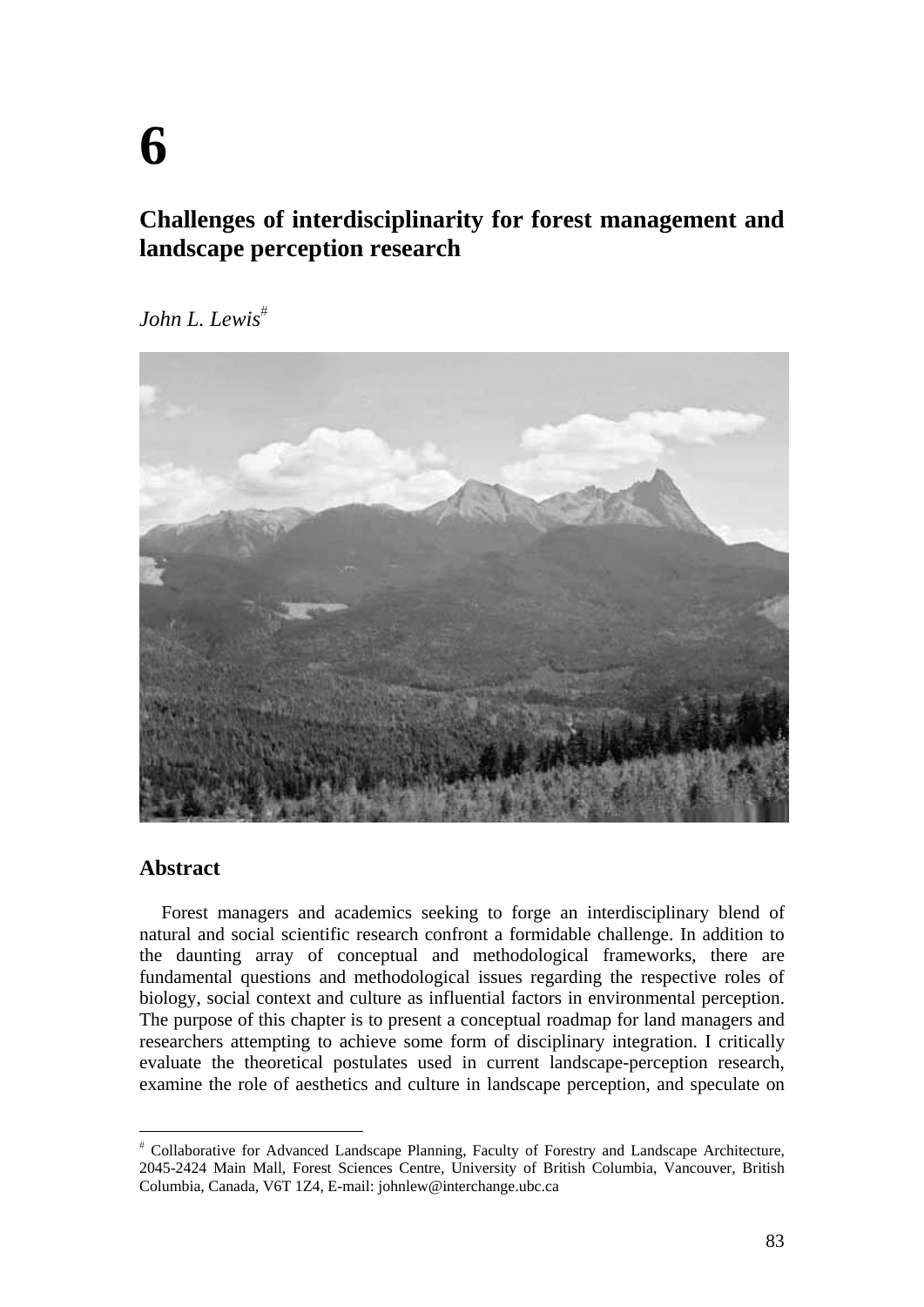the potential contribution that interdisciplinary landscape-perception research can make to forest management and practice.

**Keywords**: landscape perception; culture; forest management; interdisciplinarity

# **Introduction**

As government and industrial resource interests across North America strive to implement new, more sustainable approaches to forest management, stories accumulate of 'state-of-the-art' management frameworks that have been thwarted due to the inability of land managers to incorporate the knowledge, perceptions and preferences of environmental stakeholders (McCormack 1998; Satterfield 2002). A major, yet often overlooked impediment to socially acceptable resource management is the fact that stakeholders may interpret management proposals quite differently from one another. This plurality of perspectives, combined with the tendency on the part of different stakeholders to believe that their point of view is the most legitimate, may result in myriad problems, including divergent problem definitions, misunderstanding and the eventual breakdown of decision-making processes.

Resource managers and related environmental professionals caught in the crossfire of land-management controversy need to know how to respond in a manner that respects the perceptions and preferences that different stakeholders have of and for particular landscapes. For forest managers who have the technical and legal capacity to alter the living landscape, designing change that delivers commercially marketable products while sustaining the quality of experience for a wide range of users remains a significant challenge. This challenge is amplified by the daunting array of theoretical and methodological approaches confronting environmental professionals from the various disciplines that specialize in the investigation of human environmental perceptions. This complexity is reflected in the extent to which the fields of environmental psychology, environmental sociology, ecological psychology, cultural anthropology and phenomenology differ in their conceptions of the source(s) of human environmental perceptions (e.g. biological, cognitive, intersubjective, embodied) and the methods by which they ought to be investigated (e.g. experiments, surveys, interviews, participant observation).

Incorporating any one (or more) of these theoretical and methodological approaches into forest-management research and practice is potentially facilitated by mapping out their respective postulates, thereby allowing forest managers and researchers to make judgments based on clear, broadly informed theoretical rationales. Throughout much of the world, the integration of this traditionally naturalscience-based discipline with social-scientific research has been a relatively recent undertaking. Sustainable forest-management projects often begin as interdisciplinary enterprises with teams of experts from a variety of fields collaborating on problem definitions and objectives. However, integration tends to break down as academics and planning professionals withdraw to their respective disciplinary camps, invariably due to theoretical misconceptions and methodological differences on how best to pursue project objectives (Tress, Tress and Fry 2005, p. 186). The purpose of the following discussion is to provide a kind of conceptual roadmap, largely to inform the field of forest management and thereby facilitate the communication that is essential to sustaining integrative projects. More specifically, this chapter will seek to: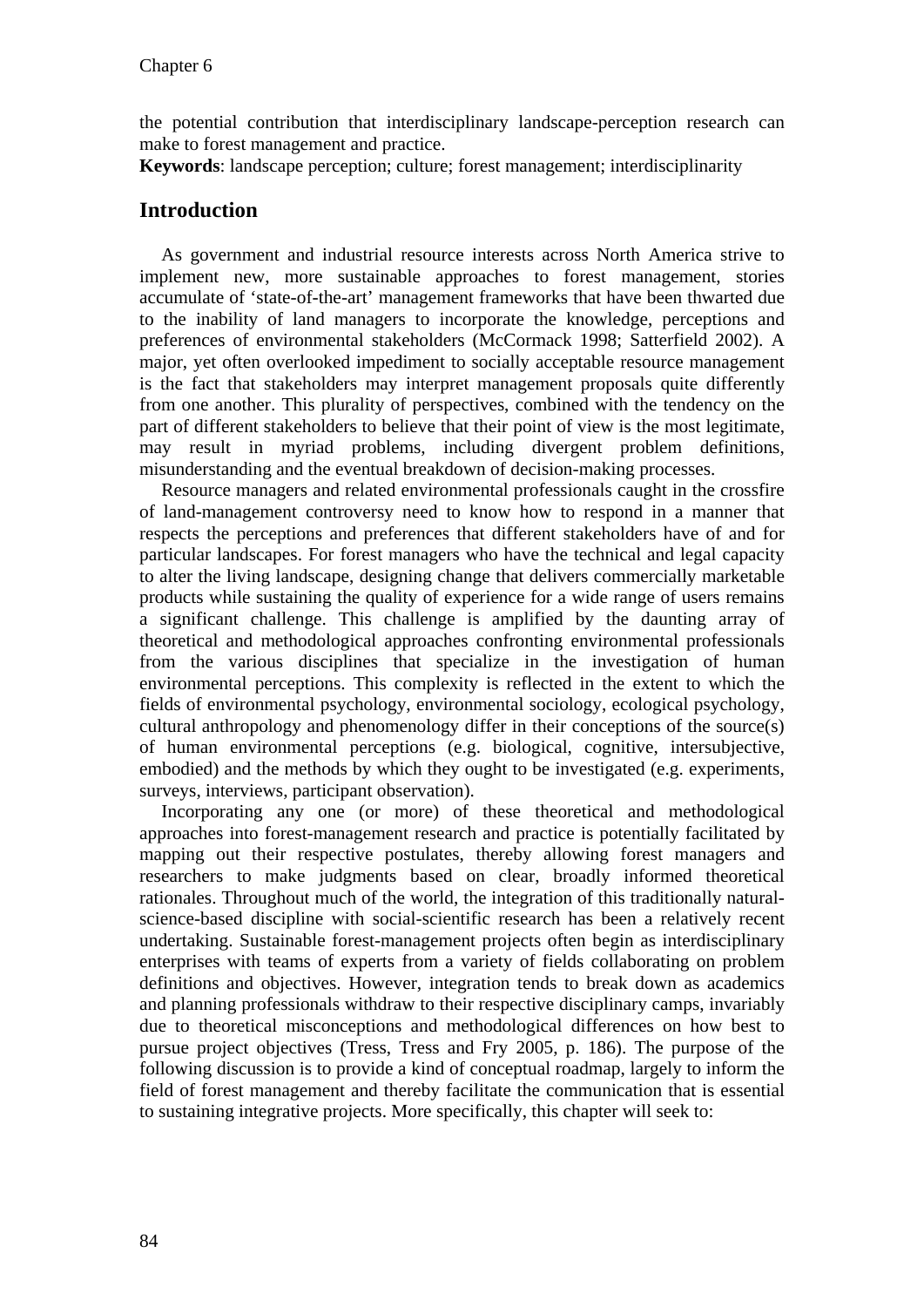- present and critically assess the broader theoretical frameworks used in current landscape-perception research;
- present aesthetic theory as an underrated but potentially significant contributor to interdisciplinary perception research;
- assess the role of 'culture' as an independent variable in perception studies;
- speculate about the potential contribution of integrative landscape perception studies for forest management practice.

## **Landscape perception: current theoretical and empirical frameworks**

There is one problem that, perhaps more than any other, motivates inquiry in the broad area of landscape perception. When people from different social or cultural backgrounds encounter the same landscape, they often differ in their interpretations and evaluations of the setting (Meinig 1979; Steele 1981). However, why should this be the case? Advocates of extreme positions in environmental sociology and psychology are not hard to find, from those who insist, on the one hand, that there is nothing in the natural environment that is not socially or culturally constructed (Evernden 1992; Greider and Garkovich 1994) to those, on the other hand, who contend that environmental information is acquired and mediated by cognitive frameworks established over the course of human evolution (D'Andrade 1981; Johnson-Laird 1988).

In the latter case, research across several disciplines has been brought together to support the hypothesis that there exists a fundamental, genetically based human propensity to identify with particular environments (Kellert 1993). The Evolutionary Theories of landscape perception, exemplified by the work of Jay Appleton (1975), emphasize the evolutionary advantages of landscapes that simultaneously afford prospect, wide open views from which hazards can be identified, with refuge, protected settings that prevent one from being seen. Evolutionary theories have influenced the work of academics in the social and behavioural sciences (e.g. cognitive and social anthropology, environmental psychology) and landscape research, who have attempted to determine through their empirical research whether human beings possess innate preferences for particular environments. Evidence taken to confirm this possibility suggests that these environments exhibit the structural characteristics of an East-African savannah defined by its characteristic open expanses (i.e. prospect), interspersed with tight clusters of broad canopy trees (i.e. refuge). Stephen Kaplan, for instance, posits that his findings are not only consistent with evolutionary theory but also partly explained by it:

"Interpretation of new findings repeatedly suggested parallels between what people preferred and the environmental circumstances under which humans evolved" (Kaplan 1992, p. 589)

Some advocates of theories about bio-basic human perception interpret evidence for biologically conditioned human learning and perception as a justification for research designs and policies that treat different stakeholder communities as conceptually similar. This interpretation in turn allows for the development of generalized, quantitative models for predicting preferences and perceptions of land management (Daniel and Boster 1976). However, the point of departure from the static determinism of biological perception stems from the proposition that human beings are not passive sensory automata, and that basic functioning in the world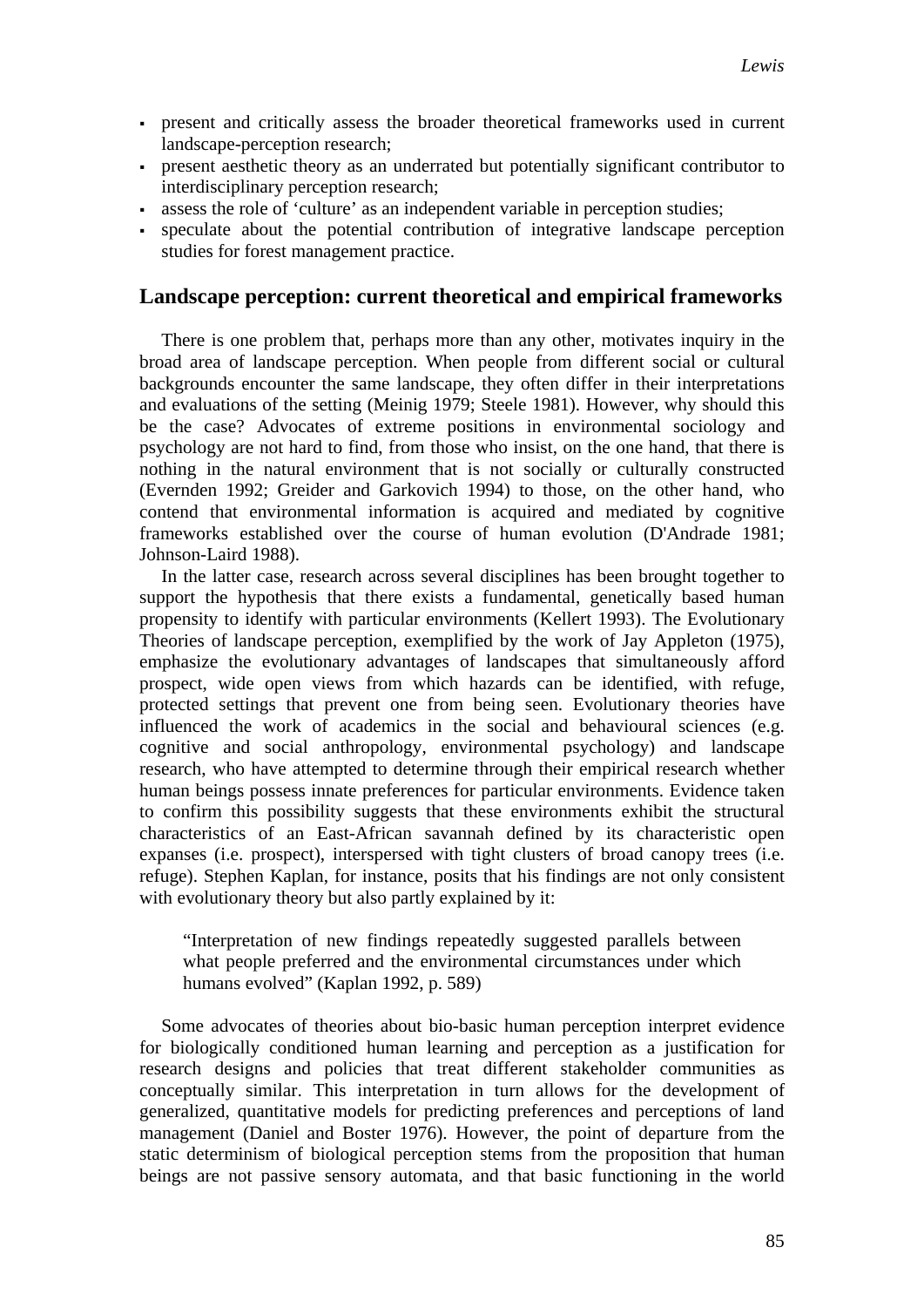depends on the collection and synthesis of information. People are extremely adept at extracting information from the environment, and even the very briefest glimpse of the passing landscape provides information to the receiver. This view is represented in what we might call the Information-Processing Theories of environmental perception. For James Gibson (1979) and Stephen and Rachel Kaplan (1982; 1989), environmental perception is not the achievement of a passive mind in a physical body but rather, it is a process involving active and exploratory movement through the world. They stress that the potential for movement through and interaction with an environment is critical to human perception of a given environment's affordances.

The premise that perception is a function of active and engaged (i.e. 'embodied') observers immersed in a particular environmental context is central to the fields of environmental psychology (Ittelson 1973) and landscape phenomenology (Bourdieu 1977). Among the more influential writers in the phenomenological movement has been the French philosopher Maurice Merleau-Ponty, who argued that perceptions, rather than being imported by a singular mind into contexts of experience, are themselves generated within these contexts in the course of people's involvement with others in the practical business of existence (Merleau-Ponty 1962). Thus, if people from different cultural backgrounds differentially perceive and orient themselves within an environment, this is not because they are interpreting the same sensory experience in terms of different biologically programmed schemata. Rather, because landscapes are almost always encountered as part of a socially constructed activity (e.g. labour, leisure, worship, research), the knowledge that is acquired through purposeful activity differentially attunes our senses to the environment.

The notion that people are likely to have differing knowledge frameworks, and therefore differing environmental perceptions, is supported by the considerable empirical work on expertise, largely from the field of cultural anthropology (Berkes 1999; Bierwert 1999; Nazarea 1998). Recent anthropological research affirms phenomenological theory by arguing that human culture, as a conditioning agent of human perceptions and values, does not function in a static capacity. More appropriately, it is crafted within an intersubjective and 'embodied' history of multiple engagements within practical domains of human activity (Ingold and Kurttila 2000). For instance, in various societies one learns how to farm (DeBuys and Harris 1990), harvest fish (Bierwert 1999), or how to modify a forest ecosystem to improve its yield of edible fruits (Lewis 1983) from the accumulated experience of working the land (i.e. embodied knowledge), as well as from the knowledge that is received from others of past trials and successes (i.e. intersubjective knowledge). In other words, culture has been recast as a process rather than an artefact of human existence; a process that is lived by real people who define their perceptions of the world in relationship with one another and with their environments.

Thus, concepts such as forest health, integrity and beauty can have very different meanings depending on whether the person expressing them is a long-time resident, a forest ecologist, an aboriginal plant expert or a timber sale manager:

"Different visual information is available to different people with different knowledge, experience, belief systems and paradigms. … For example, a forest ecologist, biologist or soil scientist … may be able to make informed judgements about sustainability by a visual inspection of the plants and soil. … To the average urbanite, the visual indicators so revealed may well be invisible; they would be uninterpretable and not recognized as indicators" (Kimmins 2001, p. 50).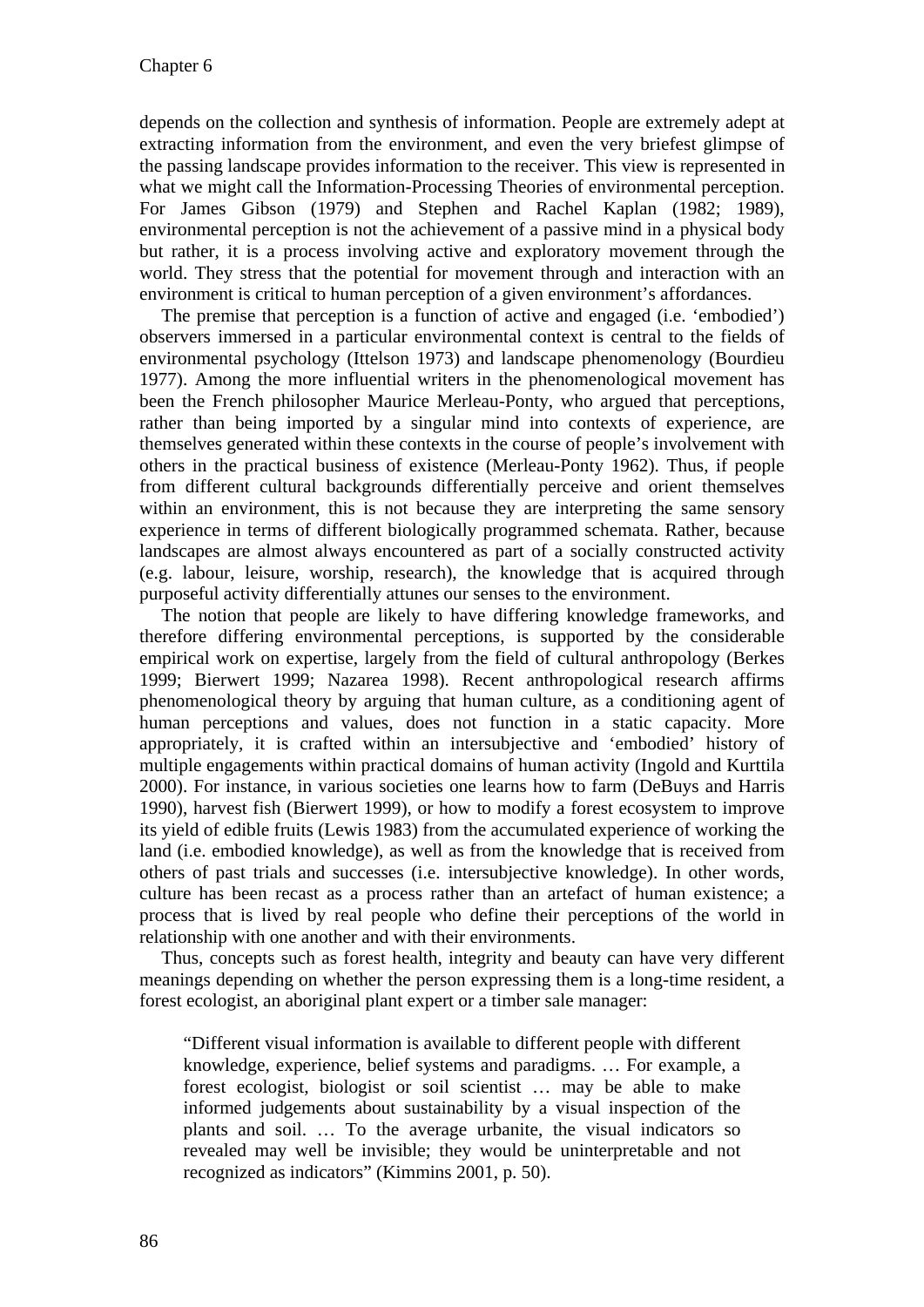Differences in the perception of landscape condition are likely to be a result of specific knowledge frameworks associated with particular environmental settings. It is this variability in evaluative standards between expert and stakeholder communities that can be a source of conflict in natural-resources management.

### **Emerging contributions of aesthetic theory to landscape perception**

The significance of phenomenological theory to perception research is the notion that within each physical setting is a social, cultural world that is saturated with environmental references by which people form distinct mental constructs that allow them to understand their environment. Anyone needing to work with diverse stakeholders concerning, for example, land-use or forest management, should acquire some understanding of why people make and/or value certain landscape patterns. In effect, the knowledge that is obtained through experiential learning affects where the observer looks and what properties of objects or features are sought, such as easy walking places, good settlement sites, and fertile ground or clean water supplies. Due to the basic differences in purpose and lived experience with which people from distinctive ways of life approach a setting, some may readily see objects and patterns in a landscape, while others will contend that they are viewing an undifferentiated expanse. Paradoxically, all may believe they are seeing the same reality in objective terms.

To many people, aesthetic perception implies trivial decoration and a superficial appreciation for the beautiful and picturesque. However, philosophers have convincingly argued that aesthetic perception has a fundamental affect on how we see the world. Eaton's characterization of aesthetic experience is fundamental to an understanding of human perception, in part because it reflects the purposeful basis of environmental valuation:

"… aesthetic perception is marked by perception of and reflection upon *intrinsic properties of objects … that a community considers worthy of sustained attention*" (Eaton 1997, p. 88; emphasis mine).

Similarly, theorists such as Nassauer (1995) and Sheppard (2001) posit that the power of landscape aesthetics rests in its ability to deliver personally or culturally salient knowledge to the perceiver. While such knowledge may include a basic appreciation for the scenic attributes of an environment, there are other aspects of aesthetic experience that invoke different levels of cognition and affect, or emotion (Lewis 2000):

- symbolic: the representation of abstract ideas or beliefs by physical objects and features – e.g. Mount Sinai and God, the Teutoburg forest and Germanic nationalism;
- expressive: the apprehension of physical signs or cues that manifest or reflect environmental condition – e.g. foliage colouration as an indication of disease or pestilence.

Although knowledge apprehension and emotional response are central attributes of all three aesthetic experiences, expressive appreciation is perhaps the most difficult to comprehend and elusive to obtain. This is particularly the case for those of us who are accustomed to living an urban or suburban way of life that is, in varying degrees,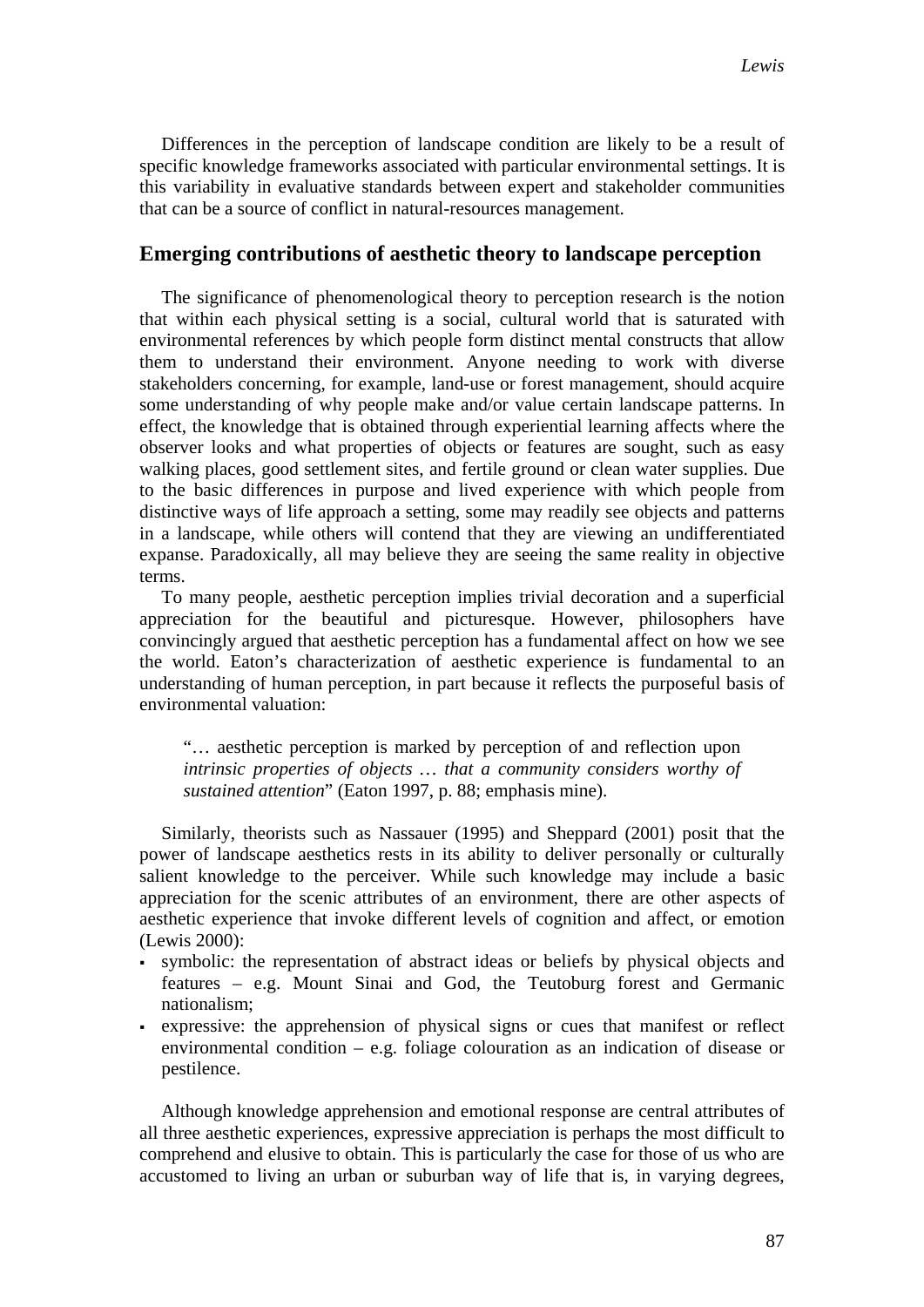detached from the environments from which we all subsist. From this higher form of aesthetic response, it is hypothesized that emotional responses vary according to the recognition of favourable or unfavourable landscape conditions. Moreover, to attain this level of aesthetic cognition, some understanding or knowledge of landscape patterns and processes must be acquired, often through prolonged and active involvement with the landscape.

Expressive aesthetic perception is often reflected in the specialized environmental knowledge that is possessed by people who are close to the land and contend that they can read the landscape (Lewis 2000). Folk knowledge, local knowledge or indigenous knowledge is based on observations, interactions and repeated feedback from the environment, and from this is built a set of observations and classifications about the local environment (Ellen and Harris 2000). The knowledge that is obtained through purposive encounters with a setting, such as to procure sustenance or to fulfil ritual obligations, affects where the observer looks and what perceptual cues are sought. For instance, through my research in northwestern British Columbia, I have learned that aboriginal hunters develop their skills by learning how to read the landscape, by looking for tangible indications of the presence of valued species, as well as identifying the plants and forest associations that different species require for sustenance and refuge. Similarly, when local (both aboriginal and Euro-Canadian) land users are presented with simulated forest-management scenarios (Figure 1), assessments of landscape condition are often based on visually recognizable landscape conditions or patterns that either sustain or impede particular land-based activities (e.g. hunting, food- or medicinal-plant collection, in-land fishing, timber harvesting, agriculture). The recognition of and preference for these patterns comes from direct, purposive encounters with a landscape that are driven by particular human needs and aspirations (e.g. sustenance, recreation, employment, spiritual encounters). Such knowledge is, in turn, rooted in particular landscapes and what they can afford to satisfy these human requirements. Recognizing and accommodating this kind of knowledge in forest management or ecological restoration may permit land managers to modify or conserve a forest landscape in a manner that is consistent with or, more appropriately, respectful of local land-uses uses and their particular physical requirements in the landscape. More will be said about the prospect for a culturally sensitive approach to forest management and design through the concluding discussion.

If, as Orr (1996, p. 9) posits, sound landscape management requires that "human artefacts and systems" fit well with "the larger patterns in which they are embedded", then a clear view of those patterns is essential to successful – that is socially acceptable – land management. In effect, bringing aesthetic expectations into play in a way that provides mutual benefits to natural and human ecosystems requires designing landscapes and crafting policies with an awareness of what different stakeholders value and require from their environment. Doing so will first require that environmental-perceptions studies are more effectively designed to elicit the varying forms of purpose-driven or culturally based knowledge retained by different communities.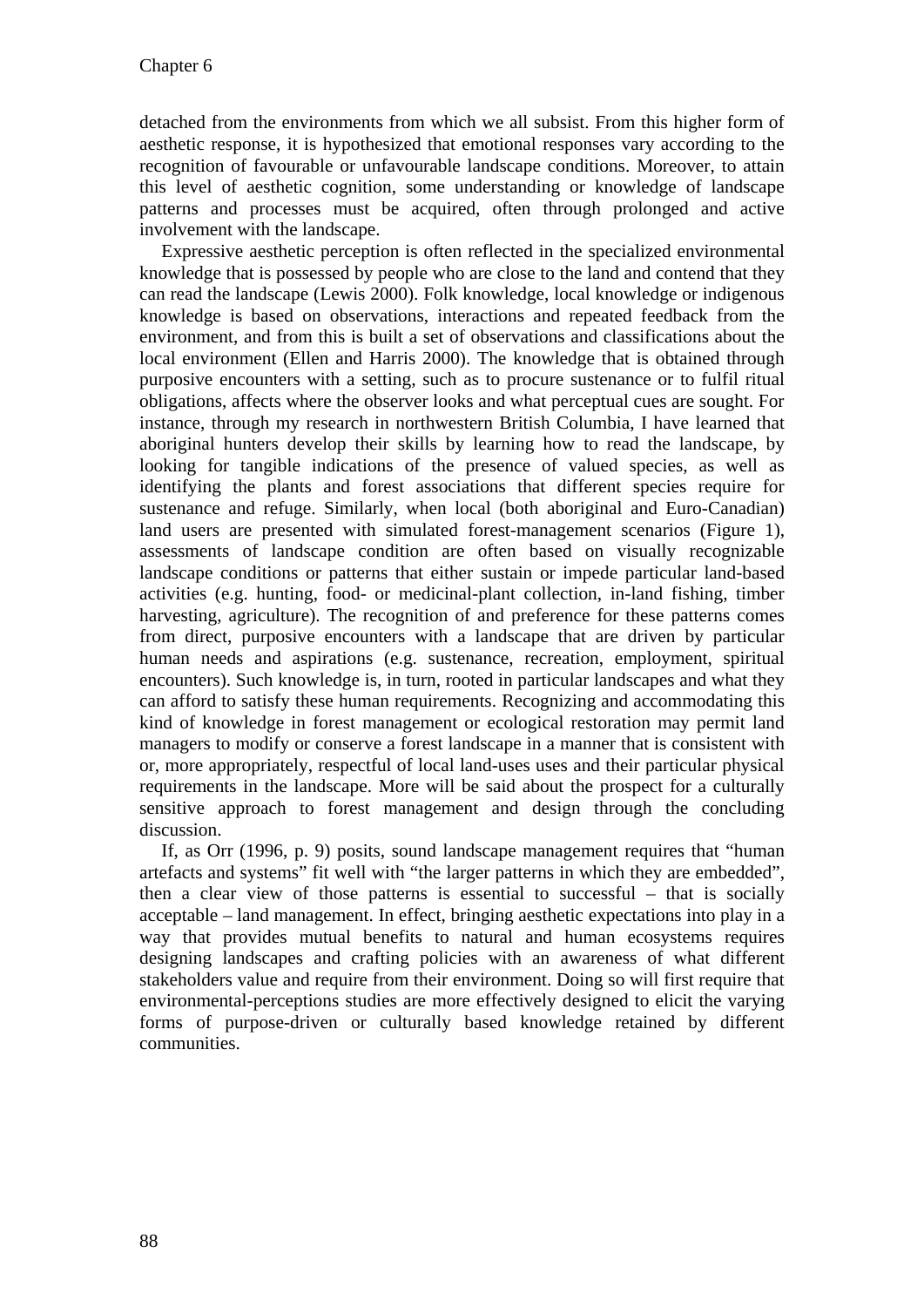

Figure 1: A subset of the scenarios used to elicit perceptions of landscape change among different cultural groups in northwestern British Columbia. Simulations prepared by John L. Lewis using Visual Nature Studio release 2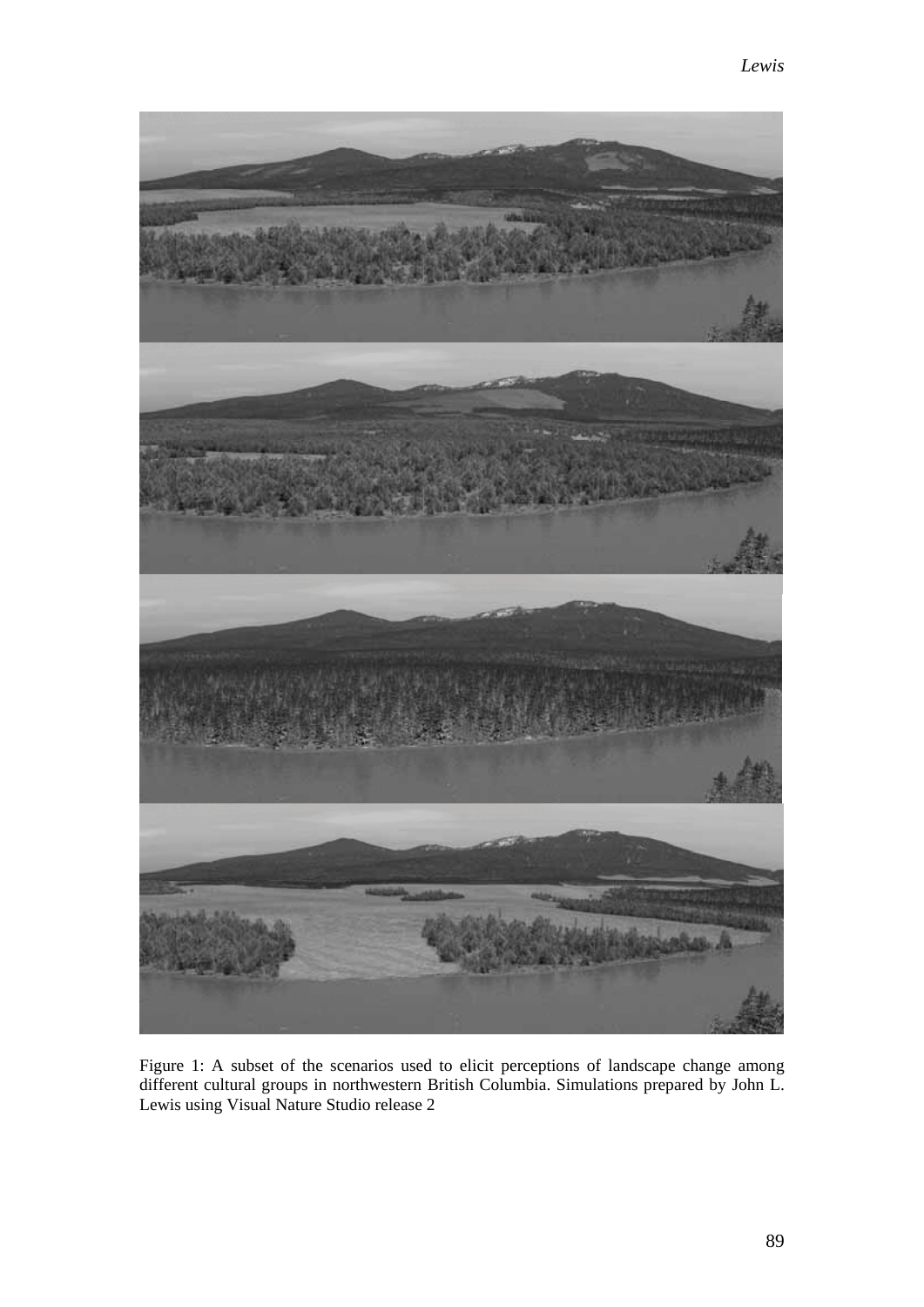## **Discussion**

Having reviewed some of the major concepts in landscape-perception theory, a major question confronting forest managers is: wherein lies the challenge in attempting to integrate human preference and perception research into forest management? In addition to the considerable breadth of theoretical frameworks described briefly in the foregoing, there are several methodological issues that may affect the sensitivity of perception studies to culture as a mediating factor in landscape perception. In the following discussion, I will argue briefly that several purportedly cross-cultural perception studies have not dealt appropriately or defensibly with culture as a construct and, as a consequence, managers and other researchers are encouraged to approach the findings of these and similar studies with some prudence. Following this, I will conclude with an assessment of the potential for integrated forest-perception research.

#### **Landscape-perception methods**

As the concept of culture is all encompassing and used so ubiquitously, operationalizing it for use in perception studies has proven to be rather difficult, generating some questionable definitions that are weakly, if at all grounded in recognized definitions in the anthropological literature. For instance, it is worth noting that several perception studies use the concepts culture, nation and society interchangeably. However, comparing subjects drawn from two or more nations, as is often done, does not necessarily imply that a true cross-cultural comparison is being done because the nations may be closely related historically or ethnically  $-$  e.g. Americans, Australians or Canadians (Kaplan and Talbot 1988; Orians and Heerwagen 1992; Zube and Pitt 1981). Moreover, such studies tend to underestimate the considerable cultural diversity that may exist intra-nationally, as well as neglect the potential for social and environmental context to influence preferences for landscapes within *individuals* over time (Staats and Hartig 2004; Hartig et al. 2003).

An additional methodological issue stems from the fact that, although subjects may be drawn from countries with very different historic and symbolic traditions (e.g. South Korea and the United States), most use urban or suburban residents as subjects (Yang and Kaplan 1990; Yu 1995). In many cases, such subjects are likely to have highly similar experiences with natural environments that are limited to the occasional camping trip, scenic drive, television documentary, or National Geographic article. Studies that operationalize culture in this manner will tend to obscure the kinds of lived experience and knowledge that come from different modes of existence (i.e. cultures) that function both within and across national boundaries. Thus, the limited between-person variance that is reported in the bulk of the landscape-perception literature may not be due to an inherited scenic perception schema, but to research designs that are based on an inappropriate conception or definition of culture.

#### **Potential contributions to forest-management research and practice**

As professional land managers continue to address the social and cultural dimensions of the landscape, in the absence of working guidelines or a systematic framework or methodology, these dimensions will become increasingly salient for resource-management research and practice. Throughout the 1980s and '90s, the planning techniques for biophysical and ecological inputs have increased in sophistication and, with varying degrees of success, have been integrated into the standard practice of environmental planning and design, comprehensive planning,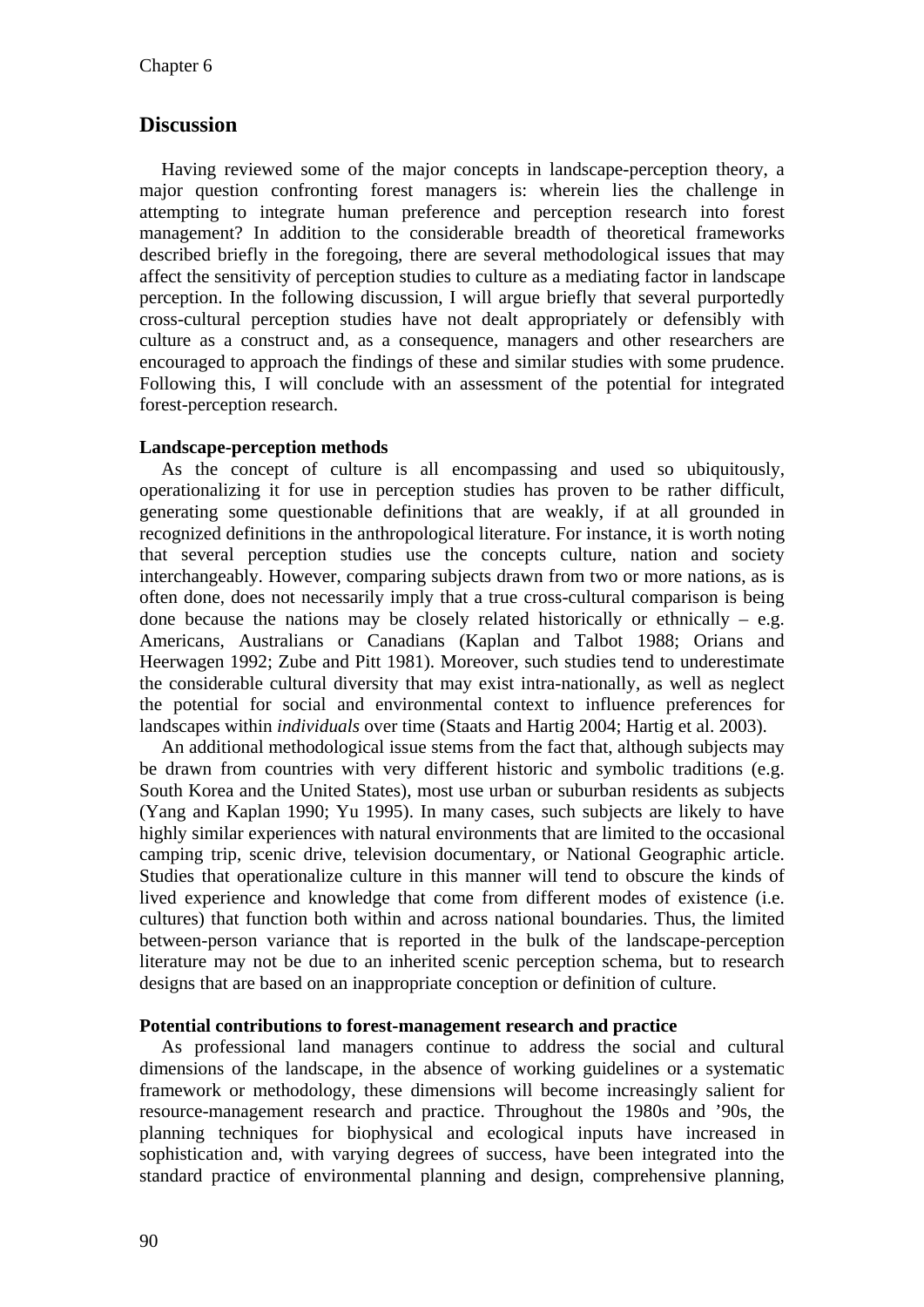integrated resource management, multi-criteria analysis, and so forth. However, despite considerable discussion of and research into the spiritual, social and cultural aspects of the environment, the integration of cultural inputs and development of interdisciplinary forest management and research continues to be outside the realm of ordinary practice (Boyd and Williams-Davidson 2000, p. 127; Clayoquot Sound Scientific Panel 1995).

One possible solution may derive from a nascent body of work that has documented indigenous landscape classifications and patterns pertaining to forests, wildlife, soils and water, and evaluated their use by local communities as resourcemanagement standards and models (Nazarea 1998; Wiersum 1997). On the one hand, this research has initiated a shift in the way that aboriginal knowledge is regarded, from viewing Native systems of thought and classification as anecdotal, unscientific and subjective, to a recognition that local cultures know their plant, animal and other biophysical resources intimately and are experts at fine-tuning their land-use strategies to environmental opportunities and constraints (Berkes 1999). The examples of indigenous cultures throughout much of the world, demonstrate that sustainable ecosystems include active human use and management, and have done so for thousands of years (Doolittle 2000; Kay 1997). In my current research with aboriginal communities along the remote north coast of British Columbia, I am attempting to underscore the importance of culturally salient and visually recognizable patterns in local perceptions of landscape condition and forest management. In particular, I hypothesize that in settings that have been actively managed to satisfy particular human requirements (e.g. sustenance, habitation) or aspirations (e.g. spiritual, symbolic), culturally rooted conventions of 'visible stewardship' (Sheppard 2001), 'cultured naturalness' (Hull and Robertson 2000) or 'cues to care' (Nassauer 1995) may be found which have a direct bearing on local perceptions of sustainable or socially acceptable forest management. In light of a critical need for more context-sensitive and culturally relevant indicators, the practical objective of my research is to present a case study that suggests a way for government agencies and resource industries to understand and accommodate locally defined perceptions and standards of forest management. These culturally defined standards may include the kind of expressive aesthetics described earlier that have a direct bearing on perceptions of healthy and culturally appropriate forest management.

The identification of culturally specific landscape perceptions can have important implications for policy strategies in the area of planned landscape change. If acknowledged and integrated into forest management, differences in environmental perceptions between communities may be sources of creativity and discussion. Interaction among people with different cognitive models may facilitate learning and temper inappropriately single-minded management activities. As in many other respects of environmental planning, recognition of diversity of thoughts, ideas, attitudes and perspectives among members of a society seems an important step towards fostering socially acceptable forest management and reducing conflicts that hinder the attainment of this goal. Moreover, acknowledging the plurality of perspectives, both within and between communities, may facilitate the search for common ground in the pursuit of broader goals such as environmental conservation and sustainable forest management.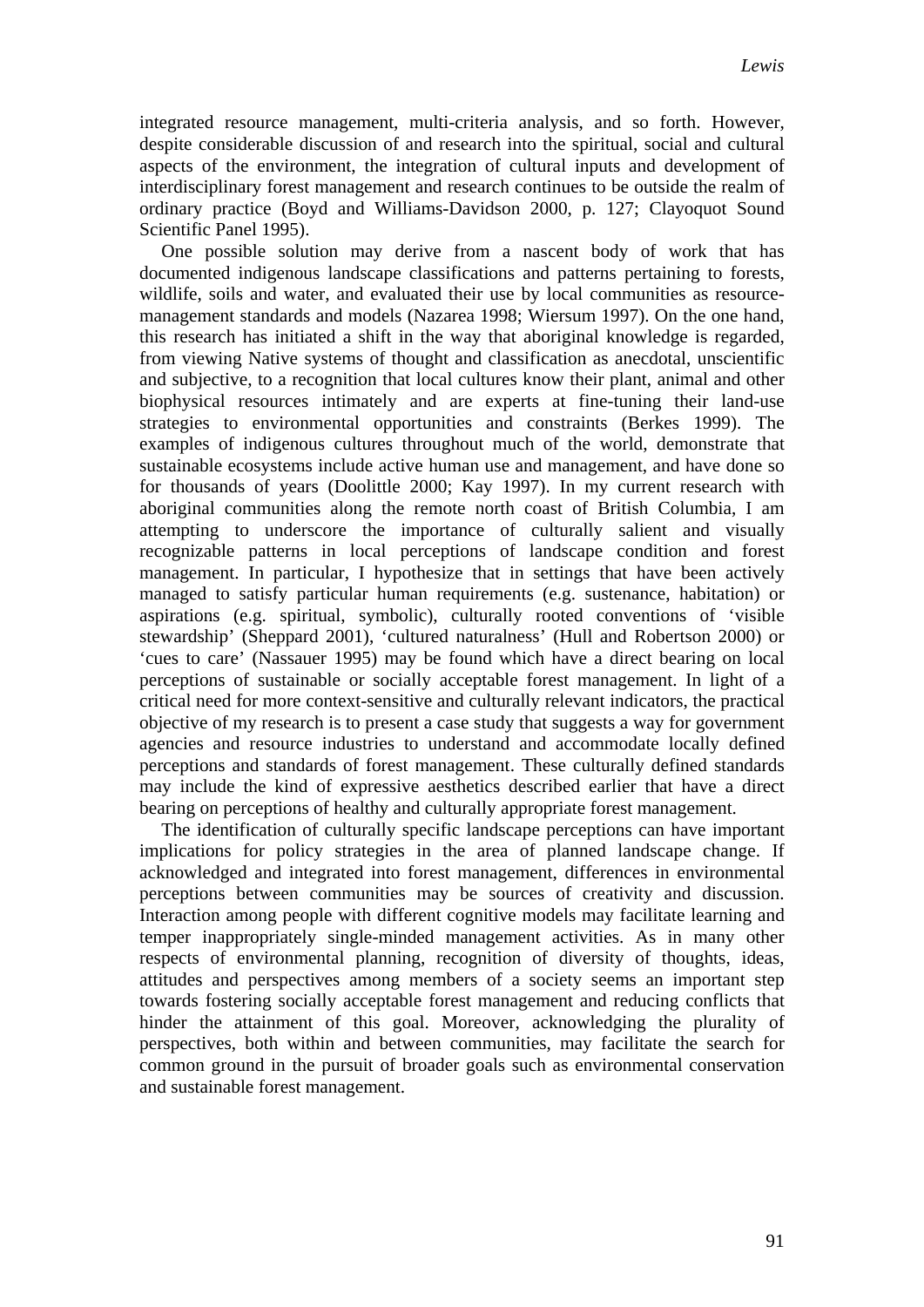## **References**

Appleton, J., 1975. *The experience of landscape*. Wiley, Chichester.

- Berkes, F., 1999. *Sacred ecology*. Taylor and Francis, Philadelphia.
- Bierwert, C., 1999. *Brushed by cedar, living by the river: coast salish figures of power*. The University of Arizona Press, Tucson.
- Bourdieu, P., 1977. *Outline of a theory of practice*. Cambridge Univ. Press, Cambridge.
- Boyd, D. and Williams-Davidson, T., 2000. Forest people: first nations lead the way toward a sustainable future. *In:* Salazar, D. and Alper, D. eds. *Sustaining the forests of the Pacific Coast: forging truces in the war in the woods*. UBC Press, Vancouver, 123-147.
- Clayoquot Sound Scientific Panel, 1995. *First nations' perspectives: relating to forest practices standards in Clayoquot Sound*. Clayoquot Sound Scientific Panel, [S.l.].
- D'Andrade, R.G., 1981. The cultural part of cognition. *Cognitive Science,* 5, 179-195.
- Daniel, T.C. and Boster, R.S., 1976. *Measuring landscape esthetics: the scenic beauty estimation method*. U.S.D.A., Fort Collins. USDA Forest Service Research Paper no. RM-167.
- DeBuys, W. and Harris, A., 1990. *River of traps: a village life*. University of New Mexico Press, Albuquerque.
- Doolittle, W., 2000. *Cultivated landscapes of native North America*. Oxford University Press, Oxford.
- Eaton, M.M., 1997. The beauty that requires health. *In:* Nassauer, J. ed. *Placing nature: culture and landscape ecology*. Island Press, Washington, 85-106.
- Ellen, R. and Harris, H., 2000. Introduction. *In:* Ellen, R. and Parkes, P. eds. *Indigenous environmental knowledge and its transformations: critical anthropological perspectives*. Harwood Academic Publishers, Amsterdam, 1- 33.
- Evernden, N., 1992. *The social creation of nature*. Johns Hopkins University Press, Baltimore.
- Gibson, J.J., 1979. *The ecological approach to visual perception*. Houghton Mifflin, Dallas.
- Greider, T. and Garkovich, L., 1994. Landscapes: the social construction of nature and the environment. *Rural Sociology,* 59 (1), 1-24.
- Hartig, T., Evans, G.W., Jamner, L.D., et al., 2003. Tracking restoration in natural and urban field settings. *Journal of Environmental Psychology,* 23 (2), 109-123.
- Hull, B. and Robertson, D., 2000. The language of nature matters: we need a more public ecology. *In:* Gobster, P. and Hull, B. eds. *Restoring nature: perspectives from the social sciences and humanities*. Island Press, Washington, 97-118.
- Ingold, T. and Kurttila, T., 2000. Perceiving the environment in Finnish Lapland. *Body and Society,* 6 (3/4), 183-196.
- Ittelson, W.H., 1973. Environmental perception and contemporary perceptual theory. *In:* Ittelson, W.H. ed. *Environment and cognition*. Seminar Press, New York, 1-19.
- Johnson-Laird, P.N., 1988. *The computer and the mind: an introduction to cognitive science*. Fontana, London.
- Kaplan, R. and Kaplan, S., 1989. *The experience of nature: a psychological perspective*. Cambridge University Press, Cambridge.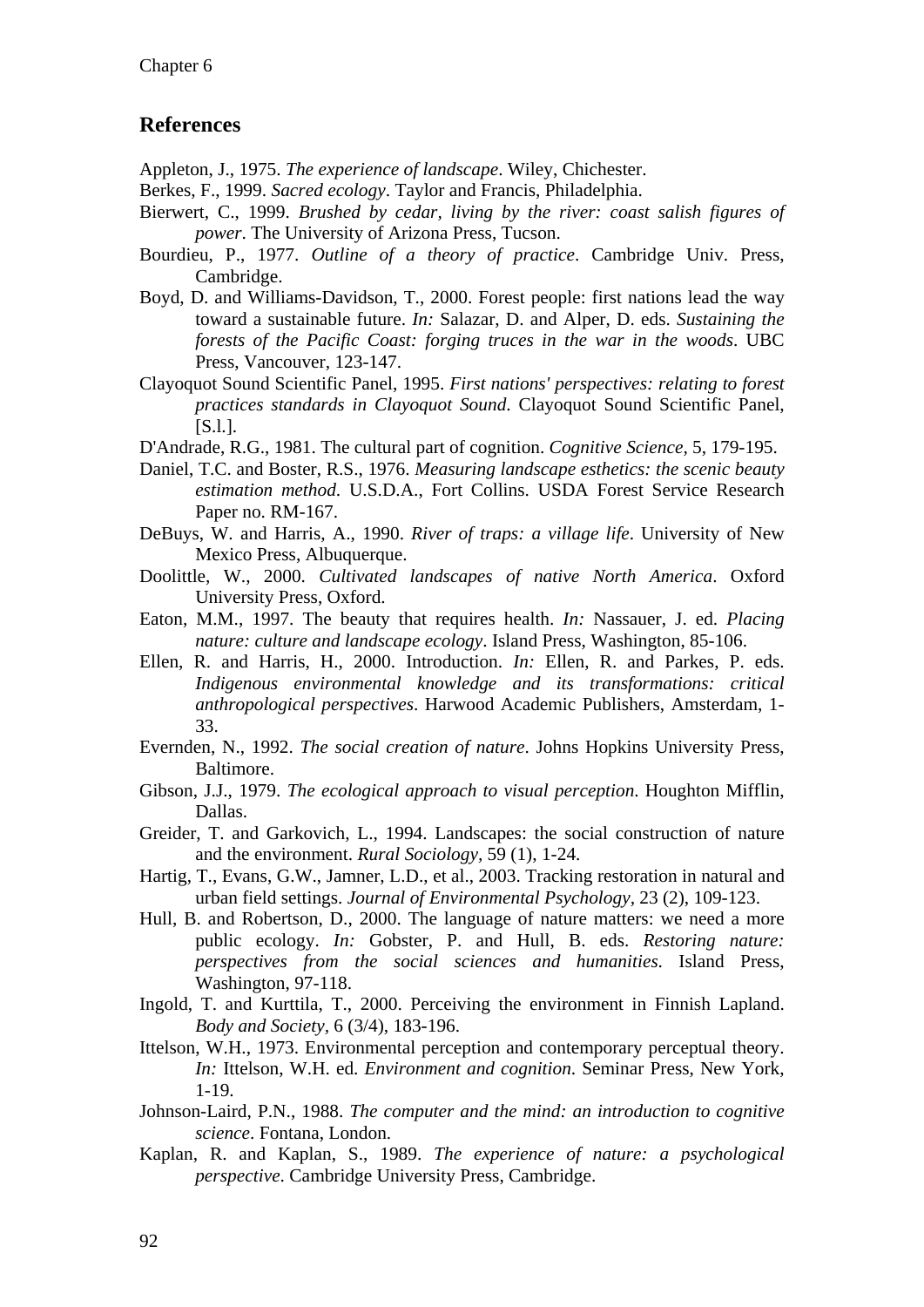- Kaplan, R. and Talbot, J.F., 1988. Ethnicity and preference for natural settings: a review and recent findings. *Landscape and Urban Planning,* 15 (1/2), 107- 117.
- Kaplan, S., 1992. Environmental preference in a knowledge-seeking, knowledgeusing organism. *In:* Barkow, J.H. ed. *The adapted mind: evolutionary psychology and the generation of culture*. Oxford University Press, New York, 581-598.
- Kaplan, S. and Kaplan, R., 1982. *Cognition and environment: functioning in an uncertain world*. Praeger, New York.
- Kay, C.E., 1997. Is aspen doomed? *Journal of Forestry,* 95 (5), 4-11.
- Kellert, S., 1993. The biological basis for human values of nature. *In:* Kellert, S.R. and Wilson, E.O. eds. *The biophilia hypothesis*. Island Press, Washington, DC, 42-69.
- Kimmins, H., 2001. Visible and non-visible indicators of forest sustainability: beauty, beholders and belief systems. *In:* Sheppard, S.R.J. and Harshaw, H.W. eds. *Forests and landscapes: linking ecology, sustainablility and aesthetics*. CABI, Wallingford, 43-56.
- Lewis, H., 1983. Why Indians burned: specific versus general reasons. *In:* Lotan, J., Kilgore, B., Fischer, W., et al. eds. *Proceedings, symposium and workshop on wilderness fire, Missoula, Montana, November 15-18, 1983*. USDA Forest Service, Intermountain Forest and Range Experiment Station, Ogden, 75-80.
- Lewis, J., 2000. *Ancient values/new technology: emerging methods for integrating cultural values in forest management*. University of British Columbia. Masters Thesis, Faculty of Forestry
- McCormack, P., 1998. Native homelands as cultural landscapes: decentering the wilderness paradigm. *In:* Oakes, J., Riewe, R., Kinew, K., et al. eds. *Sacred lands: aboriginal world views, claims and conflicts*. Canadian Circumpolar Institute, University of Alberta, Edmonton, 25-33.
- Meinig, D.W., 1979. The beholding eye: ten versions of the same scene. *In:* Meinig, D.W. ed. *The interpretation of ordinary landscapes*. Oxford University Press, New York, 33-48.
- Merleau-Ponty, M., 1962. *Phenomenology of perception*. Humanities Press, New York.
- Nassauer, J.I., 1995. Messy ecosystems, orderly frames. *Landscape Journal,* 14 (2), 161-170.
- Nazarea, V., 1998. *Cultural memory and biodiversity*. University of Arizona Press, Tucson.
- Orians, G. and Heerwagen, J., 1992. Evolved responses to landscapes. *In:* Barkow, J.H. ed. *The adapted mind: evolutionary psychology and the generation of culture*. Oxford University Press, New York, 555-579.
- Orr, D.W., 1996. Virtual nature. *Conservation Biology,* 10 (1), 8-9.
- Satterfield, T., 2002. *Anatomy of a conflict: identity, knowledge and emotion in oldgrowth forests*. UBC Press, Vancouver.
- Sheppard, S., 2001. Beyond visual resource management: emerging theories of an ecological aesthetic and visible stewardship. *In:* Sheppard, S.R.J. and Harshaw, H.W. eds. *Forests and landscapes: linking ecology, sustainablility and aesthetics*. CABI, Wallingford, 149-172.
- Staats, H. and Hartig, T., 2004. Alone or with a friend: a social context for psychological restoration and environmental preferences. *Journal of Environmental Psychology,* 24 (2), 199-211.